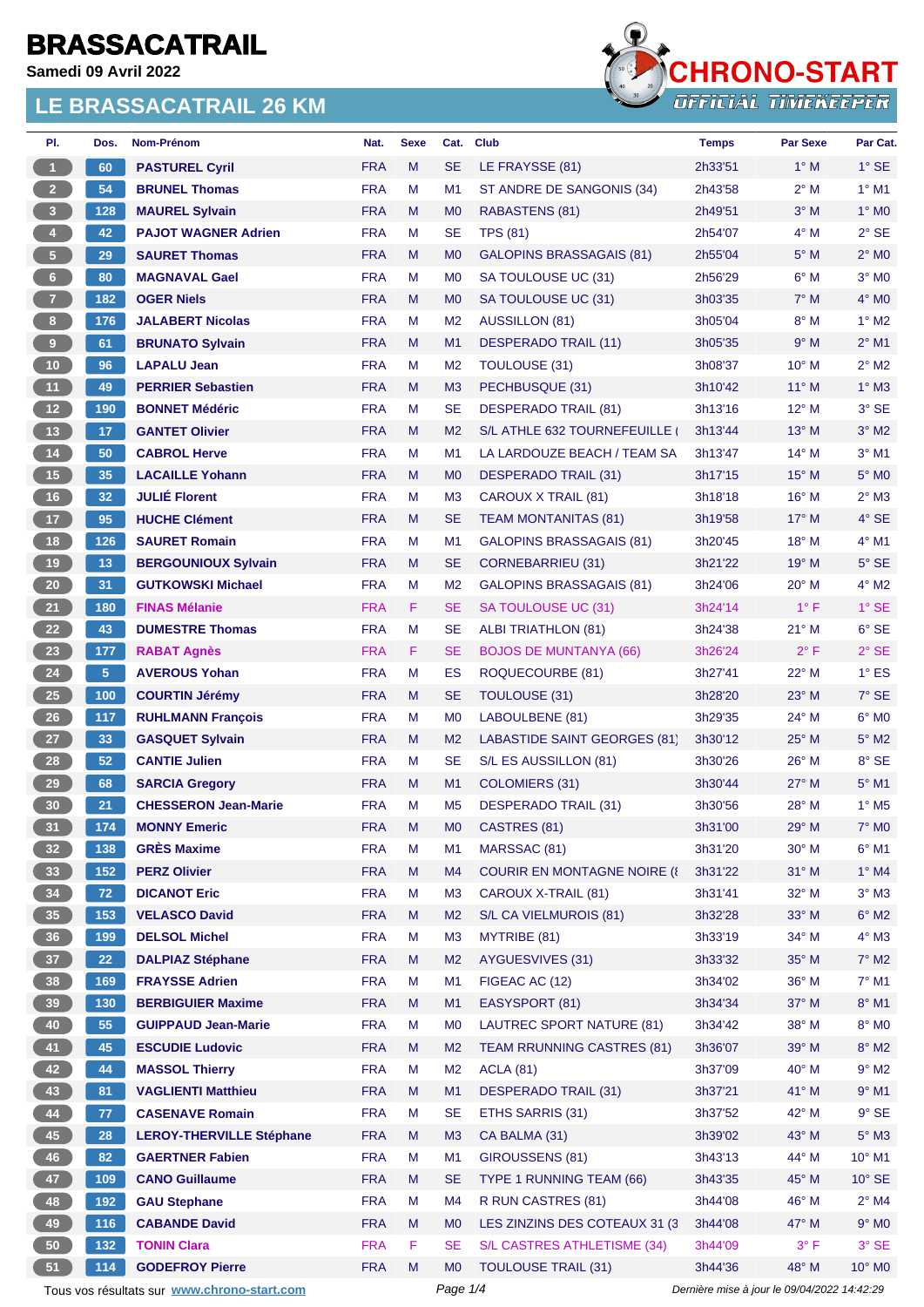**Samedi 09 Avril 2022**



| PI.                   | Dos.            | Nom-Prénom                                  | Nat.       | <b>Sexe</b> | Cat.           | <b>Club</b>                          | <b>Temps</b>                                | <b>Par Sexe</b> | Par Cat.                    |  |
|-----------------------|-----------------|---------------------------------------------|------------|-------------|----------------|--------------------------------------|---------------------------------------------|-----------------|-----------------------------|--|
| 52                    | 91              | <b>CHASSAGNE Laurent</b>                    | <b>FRA</b> | M           | M <sub>3</sub> | <b>LABASTIDE ST GEORGES (81)</b>     | 3h47'20                                     | 49° M           | $6^\circ$ M3                |  |
| 53                    | 160             | <b>FRAPPAT Guilhem</b>                      | <b>FRA</b> | М           | M <sub>3</sub> | GRAULHET (81)                        | 3h47'25                                     | $50^\circ$ M    | $7^\circ$ M3                |  |
| 54                    | $\overline{7}$  | <b>BEL Laurent</b>                          | <b>FRA</b> | M           | M1             | SAINT GERMAIN DES PRES (81)          | 3h47'31                                     | $51^\circ$ M    | 11° M1                      |  |
| 55                    | 195             | <b>JEGARD Remy</b>                          | <b>FRA</b> | м           | M <sub>3</sub> | ATHLETIC CLUB COTEAUX DU GI          | 3h47'55                                     | 52° M           | $8^\circ$ M3                |  |
| 56                    | 119             | <b>BANQUET Régis</b>                        | <b>FRA</b> | M           | M <sub>0</sub> | CA BALMA (31)                        | 3h48'07                                     | $53^\circ$ M    | $11^{\circ}$ MO             |  |
| 57                    | 2 <sup>1</sup>  | <b>KHADRIA Pierre</b>                       | <b>FRA</b> | M           | <b>SE</b>      | MARSSAC (81)                         | 3h48'17                                     | 54° M           | $11^{\circ}$ SE             |  |
| 58                    | 115             | <b>DENIEUL Audrey</b>                       | <b>FRA</b> | F.          | <b>SE</b>      | CA BALMA (31)                        | 3h48'27                                     | $4^{\circ}$ F   | $4^\circ$ SE                |  |
| 59                    | 200             | <b>PILUDU Louis Pierre</b>                  | <b>FRA</b> | М           | M <sub>1</sub> | <b>CAHUZAC SUR VERE (81)</b>         | 3h50'44                                     | 55° M           | 12° M1                      |  |
| 60                    | 161             | <b>JOUFFROY Gregoire</b>                    | <b>FRA</b> | M           | M4             | TOULOUSE (31)                        | 3h51'45                                     | $56^{\circ}$ M  | $3°$ M4                     |  |
| 61                    | 124             | <b>MORENO Jose</b>                          | <b>FRA</b> | м           | M <sub>5</sub> | BPBO31 (31)                          | 3h52'05                                     | $57^\circ$ M    | $2^{\circ}$ M <sub>5</sub>  |  |
| 62                    | 122             | <b>PUIG Guillaume</b>                       | <b>FRA</b> | M           | M <sub>0</sub> | <b>BEZIERS (34)</b>                  | 3h52'37                                     | 58° M           | $12^{\circ}$ MO             |  |
| 63                    | $\mathbf{1}$    | <b>MIKHAÏLOFF Mathias</b>                   | <b>FRA</b> | М           | M <sub>1</sub> | <b>BLAGNAC (31)</b>                  | 3h53'14                                     | 59° M           | 13° M1                      |  |
| 64                    | 89              | <b>TENEGAL Nicolas</b>                      | <b>FRA</b> | M           | M1             | <b>TARAHUMARAS MURET CLUB / T</b>    | 3h54'45                                     | $60^\circ$ M    | $14^{\circ}$ M1             |  |
| 65                    | 97              | <b>LAFON Frederic</b>                       | <b>FRA</b> | м           | M <sub>1</sub> | BPBO 31 (31)                         | 3h54'46                                     | $61^\circ$ M    | 15° M1                      |  |
| 66                    | 131             | <b>LAURENS Romain</b>                       | <b>FRA</b> | M           | M1             | LAUTREC (81)                         | 3h55'13                                     | 62° M           | 16° M1                      |  |
| 67                    | 76              | <b>ANDRE Benoit</b>                         | <b>FRA</b> | м           | M <sub>0</sub> | S/L LAVAUR ATHLETISME (81)           | 3h55'22                                     | $63^\circ$ M    | $13^\circ$ MO               |  |
| 68                    | 15              | <b>MOREL Sébastien</b>                      | <b>FRA</b> | M           | M1             | S/L LAVAUR ATHLETISME (81)           | 3h55'23                                     | $64^{\circ}$ M  | 17° M1                      |  |
| 69                    | 36              | <b>CARVALHO Jorge</b>                       | <b>FRA</b> | М           | M <sub>2</sub> | <b>UAG RUNNING (81)</b>              | 3h55'28                                     | $65^{\circ}$ M  | $10^{\circ}$ M <sub>2</sub> |  |
| 70                    | 94              | <b>JACUCCI Audrey</b>                       | <b>FRA</b> | F.          | M1             | CAROUX X-TRAIL (34)                  | 3h56'00                                     | $5^{\circ}$ F   | $1°$ M1                     |  |
| 71                    | 64              | <b>VOLANTE Anais</b>                        | <b>FRA</b> | F.          | SE             | CAROUX X-TRAIL (81)                  | 3h56'00                                     | $6^{\circ}$ F   | $5^\circ$ SE                |  |
| 72                    | 184             | <b>PRADERE Laurence</b>                     | <b>FRA</b> | F.          | M <sub>3</sub> | S/L ASPTT AGEN (47)                  | 3h57'14                                     | $7^\circ$ F     | $1^\circ$ M3                |  |
| 73                    | 34              | <b>ROLLAIS Benjamin</b>                     | <b>FRA</b> | М           | M1             | RRUNNING CASTRES (81)                | 3h58'11                                     | 66° M           | 18° M1                      |  |
| 74                    | 198             | <b>LARGIER David</b>                        | <b>FRA</b> | M           | M1             | <b>PUYLAURENS (81)</b>               | 3h59'25                                     | $67^\circ$ M    | 19° M1                      |  |
| 75                    | 78              | <b>LECOURT Jean</b>                         | <b>FRA</b> | М           | M <sub>3</sub> | MAZAMET (81)                         | 3h59'25                                     | 68° M           | $9^\circ$ M3                |  |
| 76                    | 139             | <b>SOCASAU Pierre</b>                       | <b>FRA</b> | M           | <b>SE</b>      | ASL COMAU (81)                       | 3h59'26                                     | $69^\circ$ M    | $12^{\circ}$ SE             |  |
| 77                    | 134             | <b>FERREIRA Martin</b>                      | <b>FRA</b> | М           | M <sub>2</sub> | MT31 (31)                            | 4h00'10                                     | $70^\circ$ M    | 11° M2                      |  |
| 78                    | 197             | <b>CAPARICAS Paulo</b>                      | <b>FRA</b> | M           | M <sub>3</sub> | CSA 4 RE CASTELNAUDARY (11)          | 4h00'15                                     | $71^\circ$ M    | $10^{\circ}$ M3             |  |
| 79                    | 170             | <b>LOPEZ Julien</b>                         | <b>FRA</b> | М           | M <sub>0</sub> | S/L ATHLE BRENS GAILLAC (81)         | 4h01'09                                     | 72° M           | 14° MO                      |  |
| 80                    | 168             | <b>MARC Noëlle</b>                          | <b>FRA</b> | F.          | M1             | S/L ATHLE BRENS GAILLAC (81)         | 4h01'10                                     | $8^{\circ}$ F   | $2^{\circ}$ M1              |  |
| 81                    | 53              | <b>D'HALLUIN Romuald</b>                    | <b>FRA</b> | M           | M <sub>2</sub> | LE PLESSIS ROBINSON (92)             | 4h01'24                                     | $73^\circ$ M    | $12^{\circ}$ M2             |  |
| 82                    | 201             | <b>GASC Olivier</b>                         | <b>FRA</b> | м           | M2             | LA MAGDELAINE SUR TARN (31)          | 4h02'02                                     | 74° M           | $13^\circ$ M2               |  |
| 83                    | 194             | <b>PETIT Sylvain</b>                        | <b>FRA</b> | М           | M1             | MAILHOC (81)                         | 4h02'10                                     | 75° M           | $20^\circ$ M1               |  |
| 84                    | 143             | <b>FANJAUD Alexandre</b>                    | <b>FRA</b> | M           | M1             | <b>RUNTRAIL SAUVIAN (34)</b>         | 4h02'50                                     | 76° M           | $21^{\circ}$ M1             |  |
| 85                    | 147             | <b>PUBELLIER Jean-Marc</b>                  | <b>FRA</b> | М           | M <sub>6</sub> | <b>CASTANET TOLOSAN (31)</b>         | 4h03'24                                     | 77° M           | $1^\circ$ M6                |  |
| 86                    | 90              | <b>TISSEYRE Julien</b>                      | <b>FRA</b> | M           | M <sub>0</sub> | LES ZINZINS DES COTEAUX 31 (3)       | 4h04'00                                     | 78° M           | 15° MO                      |  |
| 87                    | 3 <sup>2</sup>  | <b>REQUIS Mathilde</b>                      | <b>FRA</b> | F.          | <b>SE</b>      | <b>EASYSPORT - THOUY (81)</b>        | 4h06'32                                     | 9° F            | $6°$ SE                     |  |
| 88                    | 106             | <b>HEUDELOT Xavier</b>                      | <b>FRA</b> | M           | <b>SE</b>      | <b>COLOMIERS (31)</b>                | 4h06'45                                     | 79° M           | $13^\circ$ SE               |  |
| 89                    | 20 <sub>2</sub> | <b>AOUFI Abdelkader</b>                     | <b>FRA</b> | M           | M1             | <b>GSBDD TOULOUSE / POLE EST (3)</b> | 4h06'47                                     | 80° M           | 22° M1                      |  |
| 90 <sub>o</sub>       | 187             | <b>BOISMAL Jean-Philippe</b>                | <b>FRA</b> | M           | M <sub>2</sub> | <b>UAG RUNNING GAILLAC (81)</b>      | 4h06'50                                     | 81° M           | 14° M2                      |  |
| 91                    | 186             | <b>PATAUD Simon</b>                         | <b>FRA</b> | М           | M1             | PEYROLE (81)                         | 4h06'54                                     | 82° M           | 23° M1                      |  |
| 92                    | 142             | <b>LANGLOIS Benjamin</b>                    | <b>FRA</b> | M           | M <sub>0</sub> | SAINT-ORENS DE GAMEVILLE (31         | 4h07'22                                     | 83° M           | 16° MO                      |  |
| 93                    | 37 <sup>°</sup> | <b>CALVET Olivier</b>                       | <b>FRA</b> | M           | M1             | <b>COURIR ENSEMBLE AIGUEFOND</b>     | 4h07'41                                     | 84° M           | 24° M1                      |  |
| 94                    |                 | <b>BIAU Nelly</b>                           | <b>FRA</b> |             | M <sub>2</sub> | <b>TRAIL DE BOUDOU (82)</b>          |                                             | $10^{\circ}$ F  | $1^\circ$ M2                |  |
|                       | 145             |                                             |            | F.          |                |                                      | 4h07'42                                     |                 |                             |  |
| 95 <sub>o</sub><br>96 | 193             | <b>MARAVAL Jean-Luc</b>                     | <b>FRA</b> | М           | M4             | <b>GALOPINS BRASSAGAIS (81)</b>      | 4h07'42                                     | 85° M           | $4^\circ$ M4                |  |
|                       | 164             | <b>CHAILLET Olivier</b>                     | <b>FRA</b> | M           | M3             | AUSSAC (81)                          | 4h07'50                                     | 86° M           | 11° M3                      |  |
| 97                    | 63              | <b>CALVIERE Karine</b>                      | <b>FRA</b> | F.          | M1             | ECLA ALBI* (81)                      | 4h08'22                                     | $11^{\circ}$ F  | $3°$ M1                     |  |
| 98                    | 67              | <b>VALETTE Serge</b>                        | <b>FRA</b> | M           | M <sub>5</sub> | <b>ACLA ALBAN (81)</b>               | 4h08'24                                     | 87° M           | $3^\circ$ M5                |  |
| 99                    | 191             | <b>CAYREL Etienne</b>                       | <b>FRA</b> | M           | M <sub>2</sub> | <b>GRAULHET (81)</b>                 | 4h08'32                                     | 88° M           | 15° M2                      |  |
| 100                   | 9               | <b>WILLIEN Michel</b>                       | <b>FRA</b> | M           | M <sub>0</sub> | <b>MONTARNAUD (34)</b>               | 4h09'06                                     | 89° M           | 17° MO                      |  |
| 101                   | 25              | <b>SUBTIL Eric</b>                          | <b>FRA</b> | М           | M4             | <b>BLAGNAC SC (31)</b>               | 4h09'07                                     | 90° M           | $5^\circ$ M4                |  |
| $102$                 | 101             | <b>BIVER Christophe</b>                     | <b>FRA</b> | M           | M <sub>0</sub> | GUITALENS-L'ALBAREDE (81)            | 4h09'14                                     | $91^\circ$ M    | 18° MO                      |  |
|                       |                 | Tous vos résultats sur www.chrono-start.com |            |             | Page 2/4       |                                      | Dernière mise à jour le 09/04/2022 14:42:29 |                 |                             |  |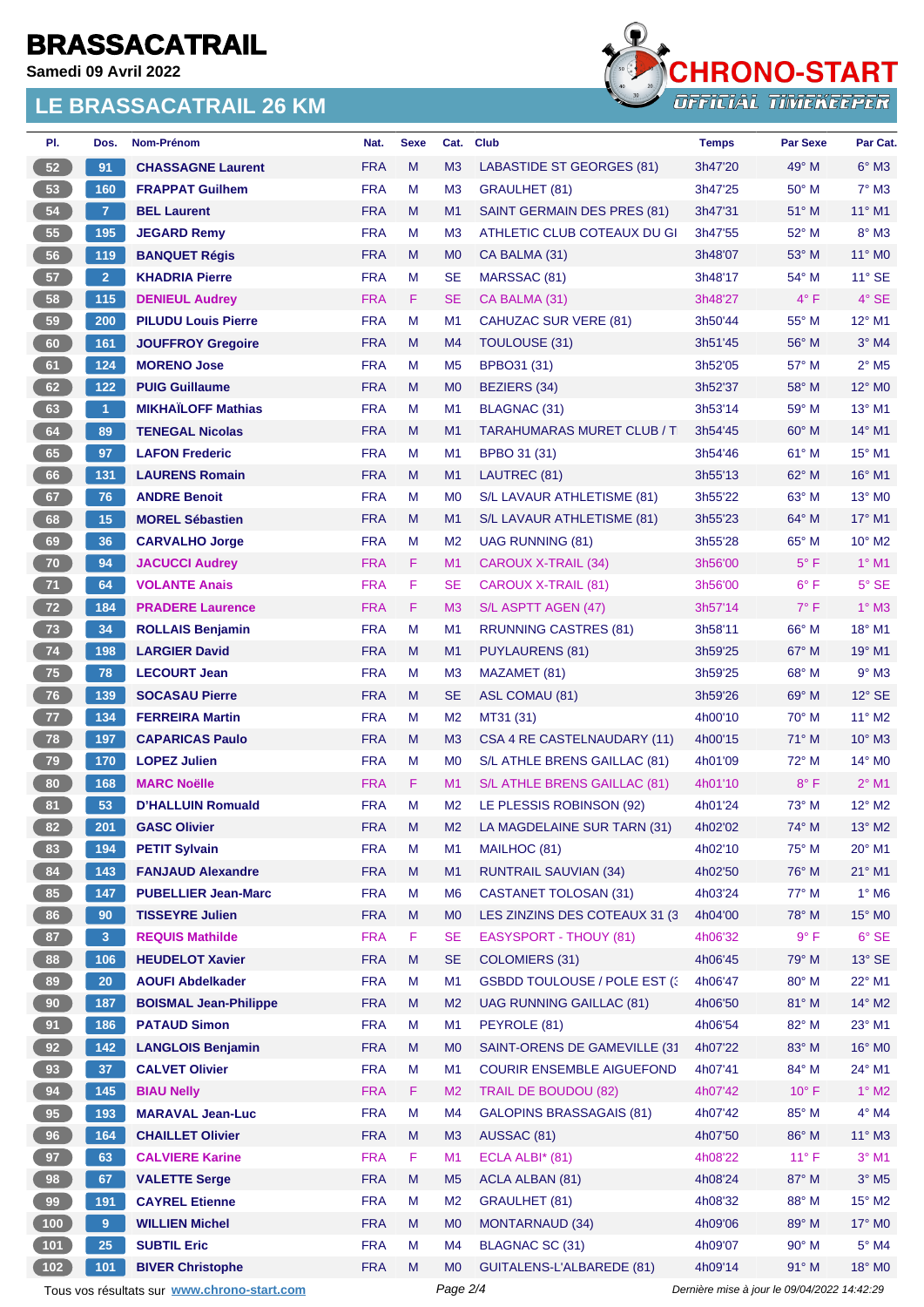**Samedi 09 Avril 2022**



| PI.                                           | Dos.             | Nom-Prénom                                  | Nat.       | <b>Sexe</b> | Cat.           | <b>Club</b>                        | <b>Temps</b>                                | <b>Par Sexe</b> | Par Cat.                  |
|-----------------------------------------------|------------------|---------------------------------------------|------------|-------------|----------------|------------------------------------|---------------------------------------------|-----------------|---------------------------|
| 103                                           | 179              | <b>HAURIE Stephane</b>                      | <b>FRA</b> | M           | M1             | PELOTE CASTRAISE (81)              | 4h09'33                                     | 92° M           | 25° M1                    |
| 104                                           | 62               | <b>SALINAS Jean-Luc</b>                     | <b>FRA</b> | M           | M <sub>1</sub> | CANADA (31)                        | 4h09'54                                     | $93^\circ$ M    | $26^{\circ}$ M1           |
| 105                                           | 86               | <b>BARIOLET Geoffrey</b>                    | <b>FRA</b> | M           | M <sub>0</sub> | SAINT LIEUX LES LAVAUR (81)        | 4h11'02                                     | $94^\circ$ M    | 19° M0                    |
| 106                                           | 87               | <b>ANGELVIN Jorys</b>                       | <b>FRA</b> | M           | <b>SE</b>      | CASTRES (81)                       | 4h12'34                                     | $95^{\circ}$ M  | $14^{\circ}$ SE           |
| 107                                           | 167              | <b>NOBLET Philippe</b>                      | <b>FRA</b> | M           | M <sub>2</sub> | ACLA ALBAN (81)                    | 4h12'41                                     | $96^\circ$ M    | $16^{\circ}$ M2           |
| 108                                           | 58               | <b>NOUGAILLON Aurélie</b>                   | <b>FRA</b> | F           | M1             | FLORENTIN (81)                     | 4h12'43                                     | $12^{\circ}$ F  | $4^\circ$ M1              |
| 109                                           | 65               | <b>CARAYOL Philippe</b>                     | <b>FRA</b> | M           | M <sub>5</sub> | <b>SAINT BAUDILLE (81)</b>         | 4h13'26                                     | 97° M           | $4^\circ$ M <sub>5</sub>  |
| 110                                           | 129              | <b>ORAVECZ Franck</b>                       | <b>FRA</b> | M           | M <sub>2</sub> | AMBIALET (81)                      | 4h13'48                                     | $98^\circ$ M    | 17° M2                    |
| 111                                           | $\overline{4}$   | <b>CARRET Gaël</b>                          | <b>FRA</b> | M           | <b>SE</b>      | <b>TOULOUSE (31)</b>               | 4h14'02                                     | $99^\circ$ M    | $15^\circ$ SE             |
| 112                                           | 146              | <b>BIAU Christophe</b>                      | <b>FRA</b> | M           | M <sub>2</sub> | TRAIL DE BOUDOU (82)               | 4h14'15                                     | $100^\circ$ M   | 18° M2                    |
| $113$                                         | 175              | <b>JAUME Marion</b>                         | <b>FRA</b> | F           | <b>SE</b>      | PERPIGNAN (66)                     | 4h15'05                                     | $13^{\circ}$ F  | $7^\circ$ SE              |
| $\boxed{114}$                                 | 162              | <b>ALEXANDRE Vincent</b>                    | <b>FRA</b> | M           | M <sub>1</sub> | CARLUS (81)                        | 4h15'05                                     | $101^\circ$ M   | 27° M1                    |
| 115                                           | 6 <sup>5</sup>   | <b>FALGUEYRETTES Maurin</b>                 | <b>FRA</b> | M           | M <sub>1</sub> | MONTGEARD (31)                     | 4h15'17                                     | 102° M          | 28° M1                    |
| 116                                           | 8                | <b>DURAND Julien</b>                        | <b>FRA</b> | M           | M <sub>0</sub> | MÉRIGNAC (33)                      | 4h15'19                                     | $103^\circ$ M   | $20^\circ$ MO             |
| 117                                           | 40               | <b>FONVIEILLE Cédric</b>                    | <b>FRA</b> | M           | M1             | <b>ASPF RRUNNING (81)</b>          | 4h17'26                                     | $104^\circ$ M   | 29° M1                    |
| 118                                           | 137              | <b>GLARDON Romain</b>                       | <b>FRA</b> | M           | M <sub>0</sub> | CAMBOUNET SUR LE SOR (81)          | 4h19'42                                     | $105^\circ$ M   | 21° MO                    |
| 119                                           | 98               | <b>BRIOTTET Pierre</b>                      | <b>FRA</b> | M           | M <sub>0</sub> | <b>TOULOUSE (31)</b>               | 4h20'21                                     | $106^\circ$ M   | 22° M0                    |
| 120                                           | 140              | <b>BRUANT Grégory</b>                       | <b>FRA</b> | M           | <b>SE</b>      | <b>PUYLAURENS (81)</b>             | 4h24'14                                     | $107^\circ$ M   | $16^{\circ}$ SE           |
| $121$                                         | 23               | <b>DEMONTROND Brice</b>                     | <b>FRA</b> | M           | M <sub>2</sub> | LES ZINZINS DES COTEAUX 31 (3)     | 4h24'20                                     | $108^\circ$ M   | $19^\circ$ M2             |
| $122$                                         | 120              | <b>FOURCADE Frédéric</b>                    | <b>FRA</b> | M           | M <sub>0</sub> | <b>CANADAS DISTRIBUTION (81)</b>   | 4h25'57                                     | $109^\circ$ M   | $23^\circ$ MO             |
| 123                                           | 196              | <b>SEVERAC Cédric</b>                       | <b>FRA</b> | M           | M <sub>0</sub> | <b>CANADAS DISTRIBUTION (81)</b>   | 4h26'01                                     | $110^{\circ}$ M | $24^{\circ}$ MO           |
| 124                                           | 156              | <b>BAUDOIN Fulbert</b>                      | <b>FRA</b> | м           | M <sub>2</sub> | MONTASTRUC-LA-CONSEILLERE          | 4h26'03                                     | $111^\circ$ M   | $20^\circ$ M2             |
| $125$                                         | 105              | <b>ROUSTIT Christophe</b>                   | <b>FRA</b> | M           | M3             | <b>ASPF (81)</b>                   | 4h26'08                                     | 112° M          | $12^{\circ}$ M3           |
| 126                                           | 51               | <b>FINESTRES Pierre</b>                     | <b>FRA</b> | M           | M4             | <b>MONTEGUT LAURAGAIS (31)</b>     | 4h27'31                                     | $113^\circ$ M   | $6^\circ$ M4              |
| 127                                           | 83               | <b>VERDEIL Laurent</b>                      | <b>FRA</b> | M           | M <sub>3</sub> | <b>ASSOCIATION SPORTIVE PIERRE</b> | 4h29'23                                     | $114^\circ$ M   | $13^\circ$ M3             |
| 128                                           | 104              | <b>ROTIEL Sarah</b>                         | <b>FRA</b> | F           | <b>SE</b>      | LES ZINZINS DES COTEAUX 31 (4      | 4h31'22                                     | $14^{\circ}$ F  | 8° SE                     |
| 129                                           | $\overline{123}$ | <b>BARDEAU Nicolas</b>                      | <b>FRA</b> | M           | M <sub>2</sub> | LES ZINZINS DES COTEAUX 31 (8)     | 4h31'22                                     | 115° M          | $21^\circ$ M <sub>2</sub> |
| 130                                           | 18               | <b>VIALA Boris</b>                          | <b>FRA</b> | M           | M <sub>1</sub> | EASYSPORT (81)                     | 4h32'24                                     | $116^\circ$ M   | 30° M1                    |
| $131$                                         | 14               | <b>AMBLARD Laurent</b>                      | <b>FRA</b> | M           | M1             | LABRUGUIERE (81)                   | 4h32'24                                     | $117^\circ$ M   | $31^\circ$ M1             |
| 132                                           | 148              | <b>LAROCHE Ludovic</b>                      | <b>FRA</b> | M           | M <sub>2</sub> | MASSAC - SERAN (81)                | 4h32'39                                     | $118^\circ$ M   | 22° M2                    |
| (133)                                         | 181              | <b>FRATICOLA Daniel</b>                     | <b>FRA</b> | M           | M4             | <b>GRUISSAN SPORTS EVENEMENT</b>   | 4h33'44                                     | 119° M          | $7^\circ$ M4              |
| 134                                           | 155              | <b>OSTERMANN Frédéric</b>                   | <b>FRA</b> | M           | M <sub>2</sub> | MITTELHAUSBERGEN (67)              | 4h34'22                                     | $120^\circ$ M   | $23^\circ$ M2             |
| 135                                           | 172              | <b>LASSELIN Mathieu</b>                     | <b>FRA</b> | M           | M1             | CASTRES (81)                       | 4h35'40                                     | $121^\circ$ M   | 32° M1                    |
| $\begin{bmatrix} 136 \end{bmatrix}$           | 12 <sub>1</sub>  | <b>COMBELLES Marie</b>                      | <b>FRA</b> | F           | M1             | CARBES (81)                        | 4h37'07                                     | $15^{\circ}$ F  | $5^\circ$ M1              |
| $137$                                         | 188              | <b>BERTRAND Valentin</b>                    | <b>FRA</b> | M           | <b>ES</b>      | CASTRE (81)                        | 4h37'20                                     | 122° M          | $2^{\circ}$ ES            |
| $138$                                         | $102$            | <b>ARANEGA Dominique</b>                    | <b>FRA</b> | М           | M <sub>5</sub> | CASTRES (81)                       | 4h37'21                                     | $123^\circ$ M   | $5^\circ$ M5              |
| $139$                                         | 154              | <b>WALRAVE Timothée</b>                     | <b>FRA</b> | M           | M <sub>0</sub> | <b>DENAT SPORT NATURE (81)</b>     | 4h38'08                                     | $124^\circ$ M   | 25° MO                    |
| 140                                           | 10 <sub>1</sub>  | <b>LODA Stéphane</b>                        | <b>FRA</b> | M           | M <sub>3</sub> | <b>DENAT SPORT NATURE (81)</b>     | 4h38'08                                     | 125° M          | $14^{\circ}$ M3           |
| $141$                                         | 163              | <b>AVILES Eric</b>                          | <b>FRA</b> | M           | M3             | <b>UAG RUNNING GAILLAC (81)</b>    | 4h41'44                                     | 126° M          | $15^\circ$ M3             |
| $142$                                         | $121$            | <b>CHAZOTTES Camille</b>                    | <b>FRA</b> | F           | <b>SE</b>      | TEAM RRUNING CASTRES (81) (8       | 4h42'13                                     | $16^{\circ}$ F  | $9°$ SE                   |
| $\begin{bmatrix} 143 \end{bmatrix}$           | 125              | <b>DELCOURT Nicolas</b>                     | <b>FRA</b> | M           | M1             | VILLEFRANCHE DE LAURAGAIS (        | 4h42'22                                     | 127° M          | 33° M1                    |
| 144                                           | 26               | <b>CLARK Julien</b>                         | <b>FRA</b> | M           | M1             | ATHLEFORM'42 (81)                  | 4h42'28                                     | 128° M          | 34° M1                    |
| 145                                           | 56               | <b>GAUTHIER Frederic</b>                    | <b>FRA</b> | M           | M1             | LABASTIDE SAINT GEORGES (81)       | 4h43'14                                     | 129° M          | 35° M1                    |
| 146                                           | 178              | <b>RIGAUD Beatrice</b>                      | <b>FRA</b> | F           | M <sub>3</sub> | <b>AFCF (47)</b>                   | 4h43'31                                     | $17^{\circ}$ F  | $2^{\circ}$ M3            |
| $\begin{array}{c} \boxed{147} \\ \end{array}$ | 127              | <b>BRU Daniel</b>                           | <b>FRA</b> | M           | M4             | TEAM CALOR (81)                    | 4h43'46                                     | 130° M          | 8° M4                     |
| 148                                           | 74               | <b>DA COSTA Georges</b>                     | <b>FRA</b> | M           | M <sub>3</sub> | ST GERMAIN DES PRES (81)           | 4h45'18                                     | 131° M          | $16^{\circ}$ M3           |
| $149$                                         | 27               | <b>POIROT Pierre</b>                        | <b>FRA</b> | M           | <b>SE</b>      | <b>BLAGNAC SC (31)</b>             | 4h46'29                                     | 132° M          | $17^\circ$ SE             |
| $150$                                         | 47               | <b>PONS Jérôme</b>                          | <b>FRA</b> | M           | M <sub>3</sub> | PORTET ATHLETIC CLUB (31)          | 4h48'30                                     | 133° M          | $17^\circ$ M3             |
| 151                                           | 151              | <b>PETIT Vincent</b>                        | <b>FRA</b> | M           | M <sub>2</sub> | <b>TCAP (81)</b>                   | 4h50'17                                     | 134° M          | 24° M2                    |
| 152                                           | 150              | <b>LAURENT Johnny</b>                       | <b>FRA</b> | M           | M <sub>2</sub> | <b>RUN TRAIL SAUVIAN (34)</b>      | 4h50'38                                     | $135^\circ$ M   | 25° M2                    |
| 153                                           | 85               | <b>MARTY Eric</b>                           | <b>FRA</b> | M           | M <sub>2</sub> | <b>ALBI</b> (81)                   | 4h50'39                                     | $136^\circ$ M   | 26° M2                    |
|                                               |                  | Tous vos résultats sur www.chrono-start.com |            |             | Page 3/4       |                                    | Dernière mise à jour le 09/04/2022 14:42:29 |                 |                           |